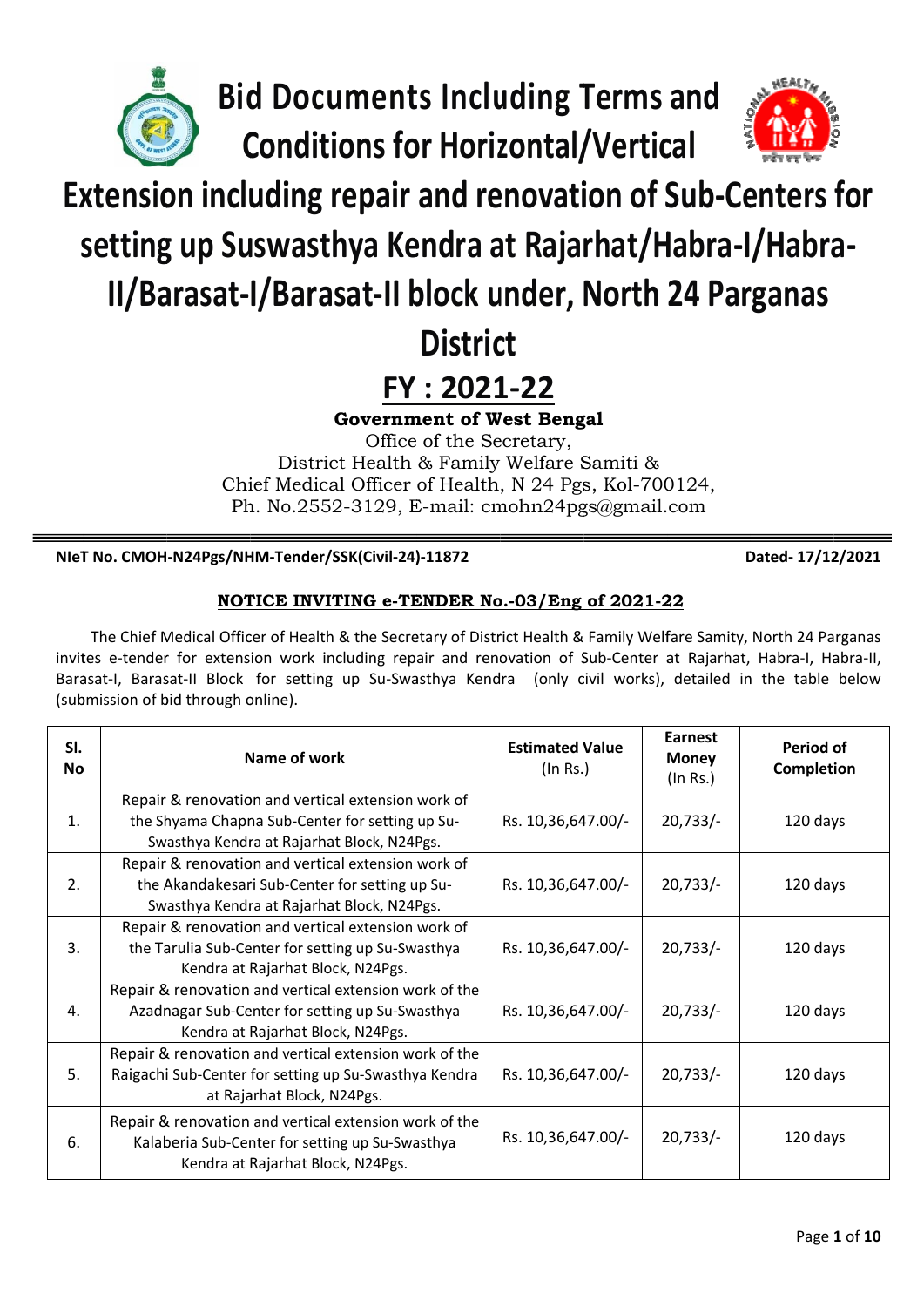| 7.  | Repair & renovation and vertical extension work of the<br>Chakpanchuria Sub-Center for setting up Su-Swasthya<br>Kendra at Rajarhat Block, N24Pgs. | Rs. 10,36,647.00/- | $20,733/-$ | 120 days |
|-----|----------------------------------------------------------------------------------------------------------------------------------------------------|--------------------|------------|----------|
| 8.  | Repair & renovation and vertical extension work of the<br>Marrackpore Sub-Center for setting up Su-Swasthya<br>Kendra at Habra-I Block, N24Pgs.    | Rs. 10,36,647.00/- | $20,733/-$ | 120 days |
| 9.  | Repair & renovation and vertical extension work of the<br>Narayanpur Sub-Center for setting up Su-Swasthya<br>Kendra at Habra-I Block, N24Pgs.     | Rs. 10,36,647.00/- | $20,733/-$ | 120 days |
| 10. | Repair & renovation and horizontal extension work of<br>the Pairagachi Sub-Center for setting up Su-Swasthya<br>Kendra at Habra-I Block, N24Pgs.   | Rs. 10,36,647.00/- | $20,733/-$ | 120 days |
| 11. | Repair & renovation and horizontal extension work of<br>the Kumra Sub-Center for setting up Su-Swasthya<br>Kendra at Habra-I Block, N24Pgs.        | Rs. 10,36,647.00/- | $20,733/-$ | 120 days |
| 12. | Repair & renovation and vertical extension work of the<br>Maslandapur Sub-Center for setting up Su-Swasthya<br>Kendra at Habra-I Block, N24Pgs.    | Rs. 10,36,647.00/- | $20,733/-$ | 120 days |
| 13. | Repair & renovation and vertical extension work of the<br>Krishnanagar Sub-Center for setting up Su-Swasthya<br>Kendra at Habra-I Block, N24Pgs.   | Rs. 10,36,647.00/- | $20,733/-$ | 120 days |
| 14. | Repair & renovation and vertical extension work of the<br>Mallickpur Sub-Center for setting up Su-Swasthya<br>Kendra at Habra-I Block, N24Pgs.     | Rs. 10,36,647.00/- | $20,733/-$ | 120 days |
| 15. | Repair & renovation and vertical extension work of the<br>Raghavpur Sub-Center for setting up Su-Swasthya<br>Kendra at Habra-I Block, N24Pgs.      | Rs. 10,36,647.00/- | $20,733/-$ | 120 days |
| 16. | Repair & renovation and vertical extension work of the<br>Rudrapur Sub-Center for setting up Su-Swasthya<br>Kendra at Habra-I Block, N24Pgs.       | Rs. 10,36,647.00/- | $20,733/-$ | 120 days |
| 17. | Repair & renovation and vertical extension work of the<br>Sonakenia Sub-Center for setting up Su-Swasthya<br>Kendra at Habra-I Block, N24Pgs.      | Rs. 10,36,647.00/- | $20,733/-$ | 120 days |
| 18. | Repair & renovation and vertical extension work of the<br>Putia Sub-Center for setting up Su-Swasthya Kendra at<br>Habra-II Block, N24Pgs.         | Rs. 10,36,647.00/- | $20,733/-$ | 120 days |
| 19. | Repair & renovation and horizontal extension work of<br>the Bagpul Sub-Center for setting up Su-Swasthya<br>Kendra at Barasat-I Block, N24Pgs.     | Rs. 10,36,647.00/- | $20,733/-$ | 120 days |
| 20. | Repair & renovation and vertical extension work of the<br>H.B. Collony Sub-Center for setting up Su-Swasthya<br>Kendra at Barasat-I Block, N24Pgs. | Rs. 10,36,647.00/- | $20,733/-$ | 120 days |
| 21. | Repair & renovation and vertical extension work of the<br>Goakhali Sub-Center for setting up Su-Swasthya Kendra<br>at Barasat-I Block, N24Pgs.     | Rs. 10,36,647.00/- | $20,733/-$ | 120 days |
| 22. | Repair & renovation and horizontal extension work of<br>the Debipur Sub-Center for setting up Su-Swasthya<br>Kendra at Barasat-I Block, N24Pgs.    | Rs. 10,36,647.00/- | $20,733/-$ | 120 days |
| 23. | Repair & renovation and vertical extension work of the<br>Falti Sub-Center for setting up Su-Swasthya Kendra at<br>Barasat-II Block, N24Pgs.       | Rs. 10,36,647.00/- | $20,733/-$ | 120 days |
| 24. | Repair & renovation and vertical extension work of the<br>Sasan Sub-Center for setting up Su-Swasthya Kendra at<br>Barasat-II Block, N24Pgs.       | Rs. 10,36,647.00/- | $20,733/-$ | 120 days |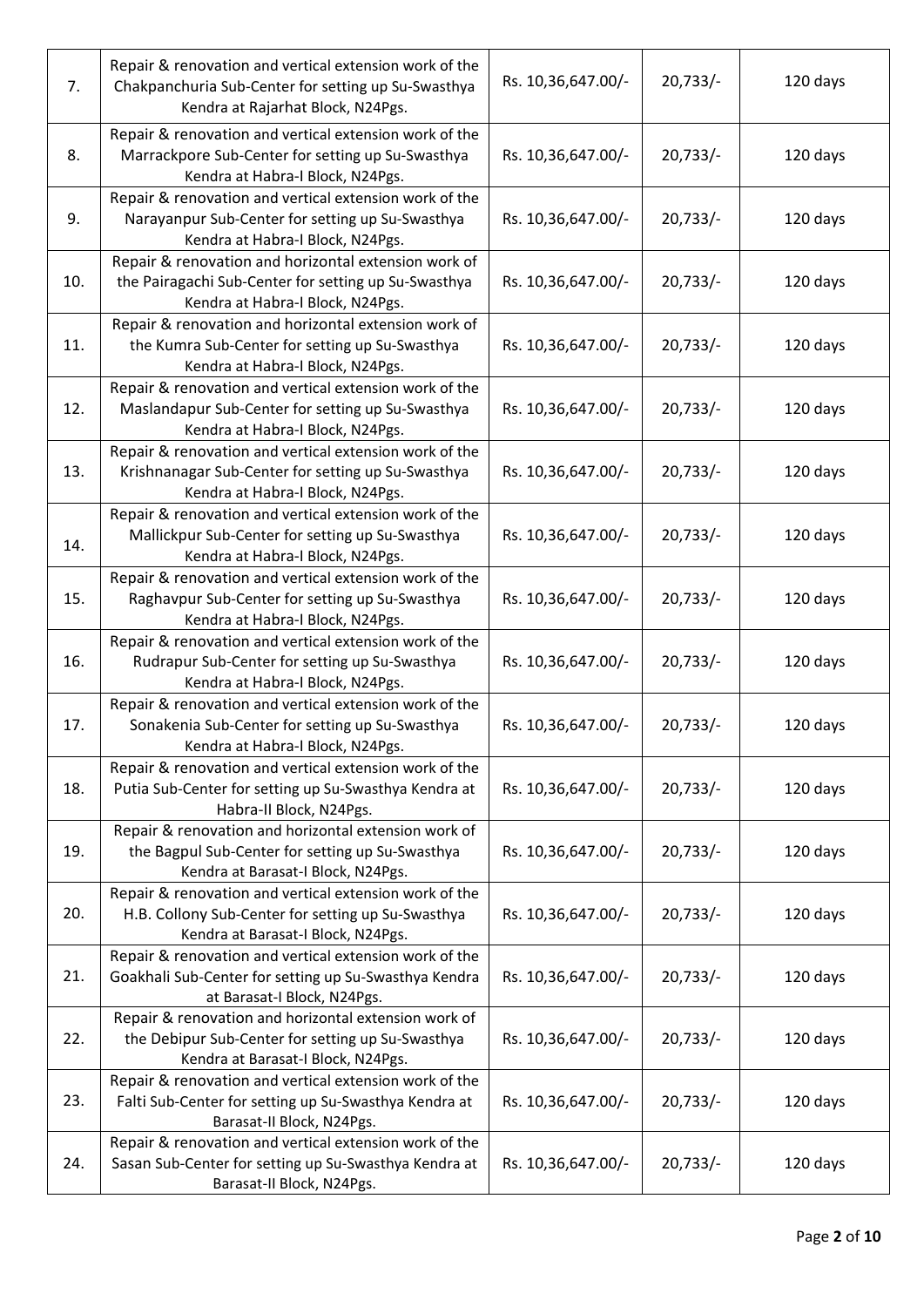Any subsequent notices/circulars/corrigendum related to this e‐ tender shall be uploaded at **https://wbtenders.gov.in, www.wbhealth.gov.in, www.north24parganas.gov.in and https://north24parganashealth.org** websites only. Bidders are requested to check these websites regularly for this purpose.

1. In the event of e-filing, intending bidder may download the tender documents from the website www.wbtenders.gov.in directly by the help of Digital Signature Certificate; the L1 bidder shall submit the hard copy of the documents to the tender inviting authority on demand within specified time frame. Failure to submit hard copy within the time period prescribed for the purpose may be construed as an attempt to disturb the tendering process and dealt with accordingly legally including blacklisting of the bidder.

2. Technical and Financial bid both will be submitted concurrently duly digitally signed in the website www.wbtenders.gov.in. Tender documents may be downloaded from the website & submission of Technical Bid & Financial Bid as per tender Time schedule stated in **Sl. No.11**. The documents submitted by the bidders should be properly indexed & digitally signed. . **The bidders are informed to submit the specific documents as per NIT, any excess document other than NIT will not be accepted.**

#### 3. **Eligibility criteria for participation in Tender:‐**

- I. Intending tenderers should produce credentials of a similar nature of completed work of the minimum value of **40%** of the estimated amount pot to tender during 5(five) years prior to the date of issue of the tender notice;
	- or,
- II. Intending tenderers should produce credentials of 2(two) similar nature of completed work, each of the minimum value of **30%** of the estimated amount put to tender during 5(five) years prior to the date of issue of the tender notice;
	- or,
- III. Intending tenderers should produce credentials of one single running work of similar nature which has been completed to the extent of 80% or more and value of which is not less than the desired value at (i) above;

In case of running woks, only those tendererswho will submit the certificate of satisfactory running work from the concerned Executive Engineer, or equivalent competent authority will be eligible for the tender. In the required certificate it should be clearly stated that the work is in progress satisfactorily and also that no penal action has been initiated against the executed agency, i.e., the tenderer.

As per order No. 04-A/PW/O/10C-02/14, Dt: 18.03.2015 by Principal Secretary to the Govt. of West Bengal, Public Works Department.

#### [Non Statutory Documents]

N.B. Estimated amount, date of completion of project & detail communicational address of client must be indicated in the Credential Certificate. Similar nature of work in building is to be mentioned clearly with the quantity of works and amount. Credential certificate without signature of any engineer of the issuance authority will not be allowed.

ii) Pan Card, Professional Tax Challan deposited (FY: 2021‐22), Valid GST registration certificate, Income Tax return for FY. 2019‐20 (i.e. AY 2020‐21), Annual Turnover of FY 2019‐20, Trade License valid for FY. 2021‐22 (from concerned Carporation, Municipality, Panchayet) is to be submitted. [Non Statutory documents]

iii) Proprietorship, Partnership firms and Company are to furnish Balance Sheet and Profit and Loss Accounts for FY. 2019‐20 with the schedule of Bank accounts and all the documents along with schedules forming the part of Balance sheet and Profit and Loss accounts should be in favour of applicant. No other name along with applicant's name in such enclosure will be entertained. [Non-statutory documents]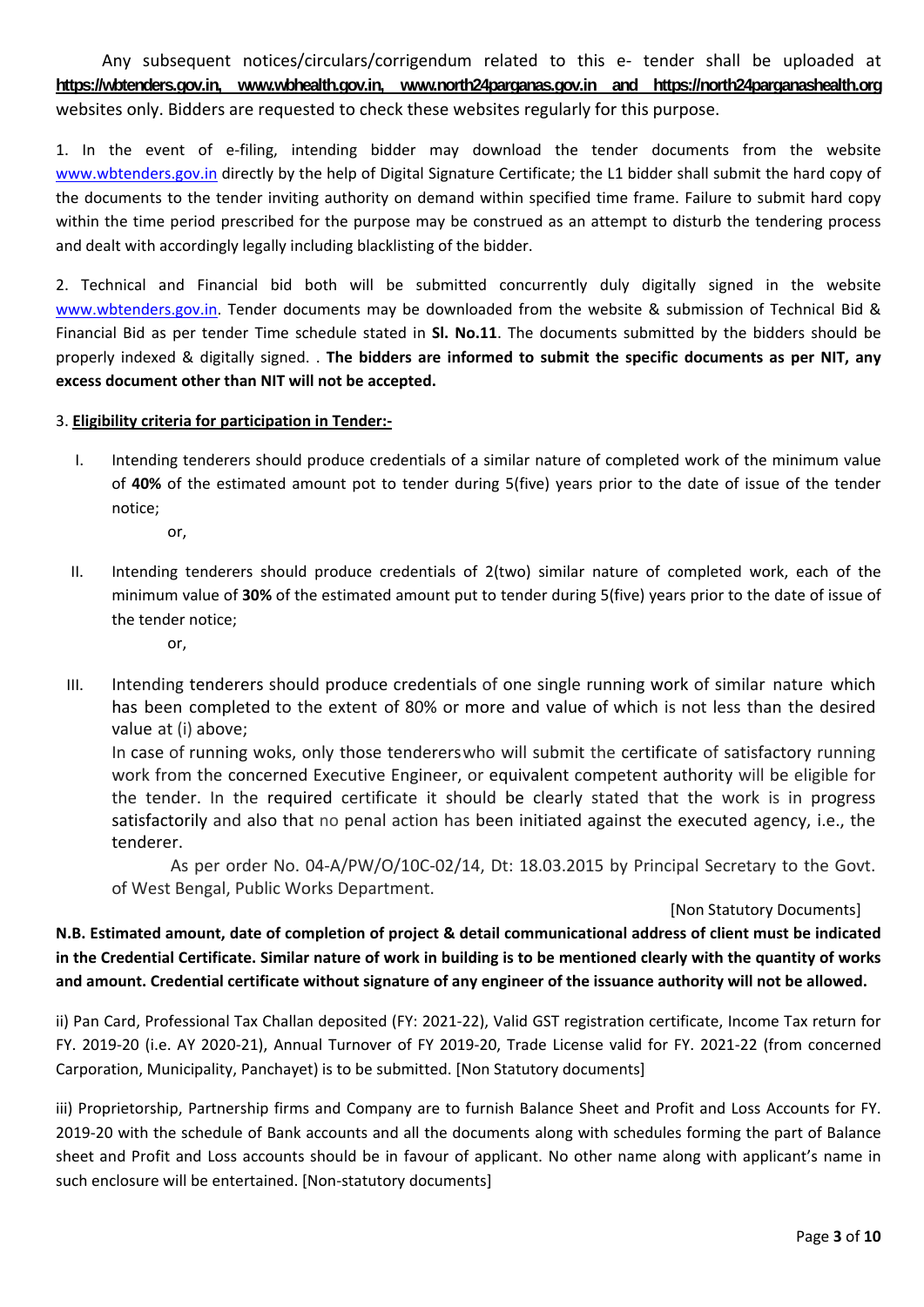iv) Registered Unemployed Engineers' Co‐operative Societies/Unemployed Labour Co‐Op. Societies are required to furnish valid Bye Law, Audited Profit & Loss account and balance sheet for F.Y.2019-20 with the schedule of Bank accounts along with other relevant supporting papers. [Non-statutory documents]

iv) Registered Labour Co‐operative Societies Ltd. are required to furnish valid Bye Law, Audited Profit & Loss account and balance sheet for F.Y.2019-20 with the schedule of Bank accounts along with other relevant supporting papers. [Non‐statutory documents]

v) The partnership firm shall furnish the registered partnership deed along with power of attorney to sign on the tender document (if required) [Non Statutory Documents].

vi) Joint venture will not be allowed.

vii) Running payment for work may be made to the executing agency as per availability of fund. The executing agency may get a running payment as per provisions in clause(s) 7, 8, 9 contained in W.B. form No.2911 only is completed subject to due assessment and certification thereof by the Dy. Chief Medical Officer of Health, North 24 Parganas.

4. There shall be no provision of Arbitration, Hence Cl. 25 of 2911 is omitted vide Notification No.5696‐F(Y) Dt.01.10.2019 of Additional Chief Secretary to the Government of West Bengal.

5. Constructional Lab our Welfare Cess @Rs.1.0 (one)% of cost of construction will be deducted from every bill of the selected agency, GST, Royalty & all other Statutory levy/Cess will have to be borne by the contractor & the rate in the schedule of rates will be inclusive of all the taxes & Cess stated above. GST TDS @ 2.0 % (1.0% SGST + 1.0% CGST) will be deducted.

6. Bids shall remain valid for a period not less than **120 days** (One Hundred Twenty) from the last date of submission of bid. If the bidder withdraws the bid during the period of bid validity the earnest money as deposited will be forfeited forthwith without assigning any reason thereof.

7. No mobilization advance and Secured advance will be allowed.

8. Escalation of price on any ground and consequent cost overrun shall not be entertained under any circumstances. Rates should be quoted accordingly.

9. Agencies shall have to arrange required land for installation of Plant & Machineries, (specified for each awarded work, storing of materials, labour shed, laboratory etc. at their own cost and responsibility nearest to the work site. Local labours have to be utilized as far as possible and as per rule in vogue.

10. The financial offer of the prospective tenderer will be considered only if the Technical bid of the tenderer is found qualified by the 'Tender Evaluation Committee'. The decision of the 'Tender Evaluation Committee will be final and absolute in this respect.

#### 11**. Date & time schedule**:‐

| Sl. No. | <b>Particulars</b>                                                | Date & time              |  |
|---------|-------------------------------------------------------------------|--------------------------|--|
|         | Date of uploading of NIT documents (online) (Publishing date)     | 17/12/2021 at 06.00 P.M. |  |
| 2       | Documents download/sale start date (online)                       | 17/12/2021 at 06.00 P.M. |  |
| 3       | Documents download/ sale end date (online)                        | 03/01/2022 at 06.00 P.M. |  |
| 4       | Bid submission start date (online)                                | 17/12/2021 at 06.00 P.M. |  |
| 5       | Bid submission closing (online)                                   | 03/01/2022 at 06.00 P.M. |  |
| 6       | Bid opening date for technical proposal (online)                  | 05/01/2022 at 6.00 P.M.  |  |
|         | Date of uploading list for technically qualified bidders (online) | To be notified later     |  |
| q       | Date and place for opening of Financial Proposal (online)         | To be notified later     |  |
|         | Date of uploading of list of bidders along with the offered rates |                          |  |
| 10      | through online, also of necessary for further negotiation through | To be notified later     |  |
|         | offline for final rate                                            |                          |  |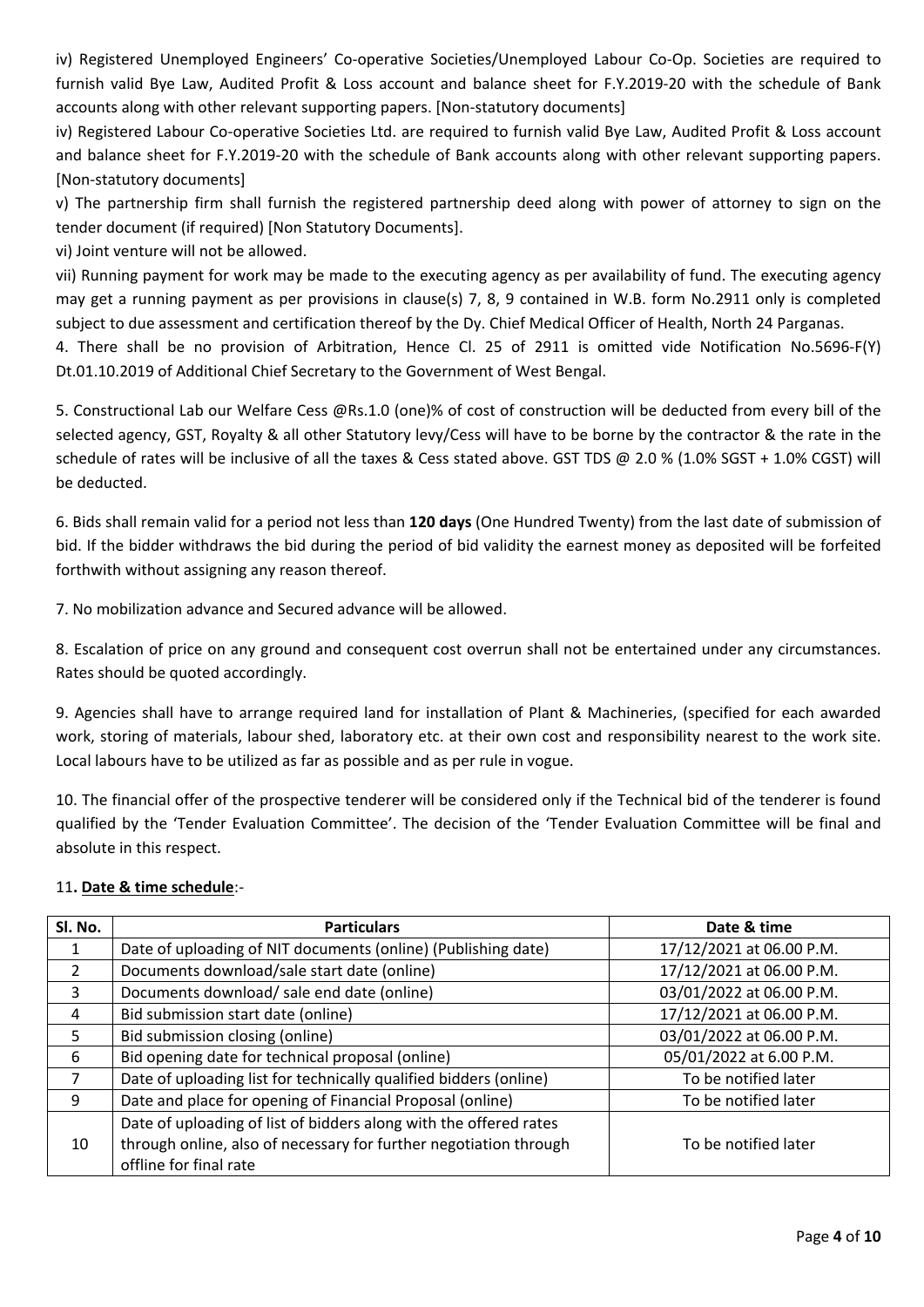12. All materials required for the proposed work including cement and steel shall be of specified grade and approved brand inconformity with relevant code of practice(latest revision) and manufactured accordingly and shall be procured and supplied by the agency at their own cost including all taxes.

13. **Earnest money:** The amount of Earnest money is **2% (Two Percent)** of the estimated amount put to tender is to be deposited by the bidder in the way as described in Memorandum No.‐3975‐F(Y), dt.‐28/07/2016 of Finance Department, Audit Branch, Government of West Bengal.

14. The bidder, at the bidders' own responsibility and risk is encouraged to visit and examine the site of works and its surroundings and obtain all information that may be necessary for preparing the bid and entering into a contract for the work as mentioned in the Notice Inviting tender, before submitting offer with full satisfaction, the cost of visiting the site shall be at the bidder's own expense.

15. The intending bidders shall clearly understand that whatever may be the outcome of the present invitation of bids, no cost of bidding shall be reimbursable by the department. The Chief Medical Officer of Health & Secretary, District Health & Family Welfare Samity, North 24 Parganas reserves the right to accept or reject any offer without assigning any reason whatsoever and is not liable for any cost that might have incurred by any bidder at the stage of bidding.

16. Prospective applicants are advised to note carefully the minimum qualification criteria as mentioned in the 'Instruction to bidders' before bidding.

17. In case of ascertaining authority at any stage of tender or execution of work, necessary registered irrevocable power of attorney is to be produced.

18. No conditional/incomplete tender will be accepted under any circumstances.

19. The Chief Medical Officer of Health & Secretary, District Health & Family Welfare Samity, North 24 Parganas reserves the right to cancel the N.I.T due to unavoidable circumstances and no claim in this respect will be entertained.

20. During scrutiny, if it comes to the notice of tender inviting authority that the credential or any other papers found incorrect/manufactured/fabricated, that tenderer will not be allowed to participate in the tender and that Tender paper will be rejected forthwith.

21. Before publication of technical evaluation all documents may be verified by the tender inviting authority. After verification, if it is found that any document submitted by is either manufacturer or fake, the bidder will be blacklisted for a period of 5 (five) years. If any bidder did not attend the verification procedure, his bid will be rejected.

22. If any discrepancy arises between two similar clauses on different notifications, the clause as stated in later notification will supersede former one in following sequence.

a) Form No.2911, b) NIT, c) Special terms & conditions, d) Technical bid, e) Financial bid

23. The eligibility of a bidder will be ascertained on the basis of the Digitally Signed in support of the minimum criteria as mentioned in (Sl.3) above. If any document submitted by a bidder is either manufactured or false, in such cases the eligibility of the bidder/tenderer will be out rightly rejected at any stage without any prejudice with forfeiture of earnest money forthwith.

#### 24. **Security deposit:**

 Security deposit **@3% (Three Percent)** as per Memorandum No‐ 201‐F(Y), Dt: 18/01/2021 of Finance Department, Audit Branch, Government of West Bengal of cost of construction will be deducted from each & every bill of the selected agency.

i. **30%** of the security deposit shall be refunded to the contractor on expiry of **two years** from the actual date of completion of the work.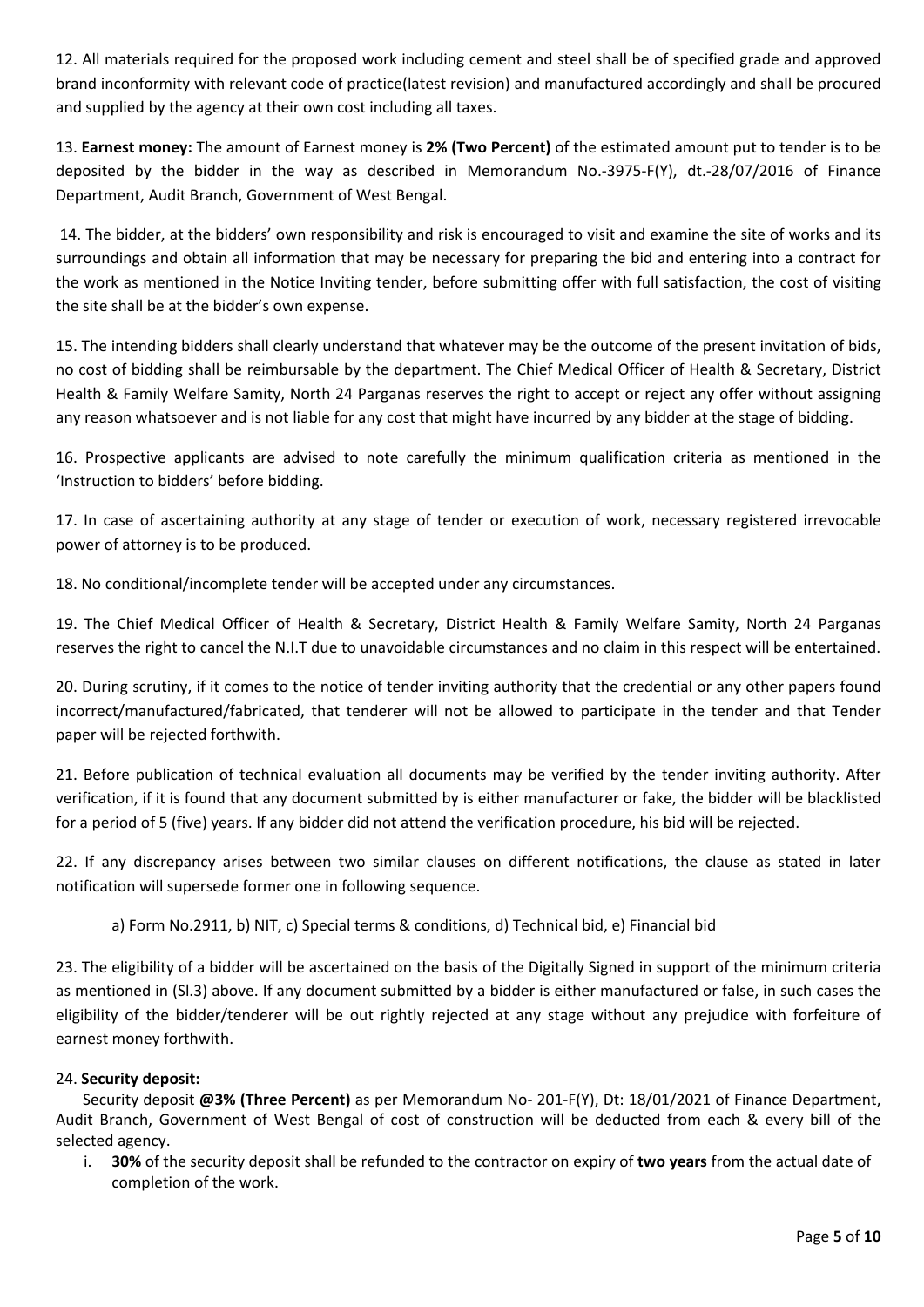ii. The balance **70%** of the security deposit shall be refunded to the contractor on expiry of **three years** from the actual date of completion of the work.

25. The work must be completed within stipulated time mentioned in the tender schedule from the date of issue of work order. No extension of time will be granted except satisfactory reason.

26. Intending bidders have to submit tender application as per **ANNEXURE‐B.**

27. Admissible payment will be made when fund will be available.

28. The contractor will not be allowed, in any case to get the work done through any sub-contractor, in case it is detected the tender will be cancelled and the earnest money deposited for the work will be forfeited.

29. The intending tenderers are required to quote the rate online.

30. Contractor shall have to comply with the provisions of a) the contract labour (Regulation abolition) Act, 1970, b) Apprentice Act, 1961 and c) minimum wages act, 1948 of the notification thereof or any other laws relating thereto and the rules made and order issued there under from time to time.

31. Qualification criteria: The tender inviting and Accepting Authority through a 'Tender Evaluation Committee' will determine the eligibility of each bidder. The bidders have to meet all the minimum criteria regarding:

- a) Financial capacity
- b) Technical capability comprising of personnel & equipment capability
- c) Experience/Credential

The eligibility of a bidder will be ascertained on the basis of the document(s) in support of the minimum criteria as mentioned in a), b) & c) above and the declaration executed through prescribed affidavit in non-judicial stamp paper of appropriate value duly notarized. If any document submitted by a bidder is found either manufactured or false, the eligibility of the bidder/tenderer will be rejected at any stage without any prejudice.

32. No price preference and other concession as per order No.1110 F, dt.‐10/02/;2006 will be allowed.

33. A prospective bidders shall be allowed to participate in a particular job either in the capacity of individual or as partner of a firm. If found that any bidder applied severally in a single job, all his applications will be rejected for that job without assigning any reason thereof.

34. Time is the essence of contract. The successful tenderer must complete must complete the work within within in the time specified for completion. No extension of time will be allowed except in special case. If any agency fails to complete the work within stipulated time the work order issued in his favor of the agency may be cancelled without assigning any reason thereof. The undersigned may also proceed to get the balance work completed by any other means through other agency. The expenditure, if any, due to such a step would be recoverable from the unpaid bills/earnest money deposit/security money deposit of the tenderer.

#### 35. A prospective bidder shall be allowed to participate in maximum 02(Two) Nos work subject to financial capacity, to speed up the execution works. If any bidder found applied on more than 02(Two) Nos work tender committee **can summarily reject the bid.**

36. As per GO No 4608‐F(Y), Dt. 18.07.2018 from Govt. of W.B. Finance Dept.(Audit Branch), the eligible bidder have to submit **Addition Performance Security @ 10%** of tender amount if the accepted bid value is 80% or less of the estimate put to tender. The addition performance security shall be submitted in the form of bank guarantee from any nationalized bank within 7 working days from the date of issuance of letter of acceptance, if failed his EMD will be forfeited and other necessary actions like blacklisting of the contractor, etc. may be taken. The bank guarantee will be returned after successful completion of the work. If the bidder fails to complete the work successfully the bank guarantee will be forfeited at any time during the pendency of the contract period after serving proper notice to the contractor.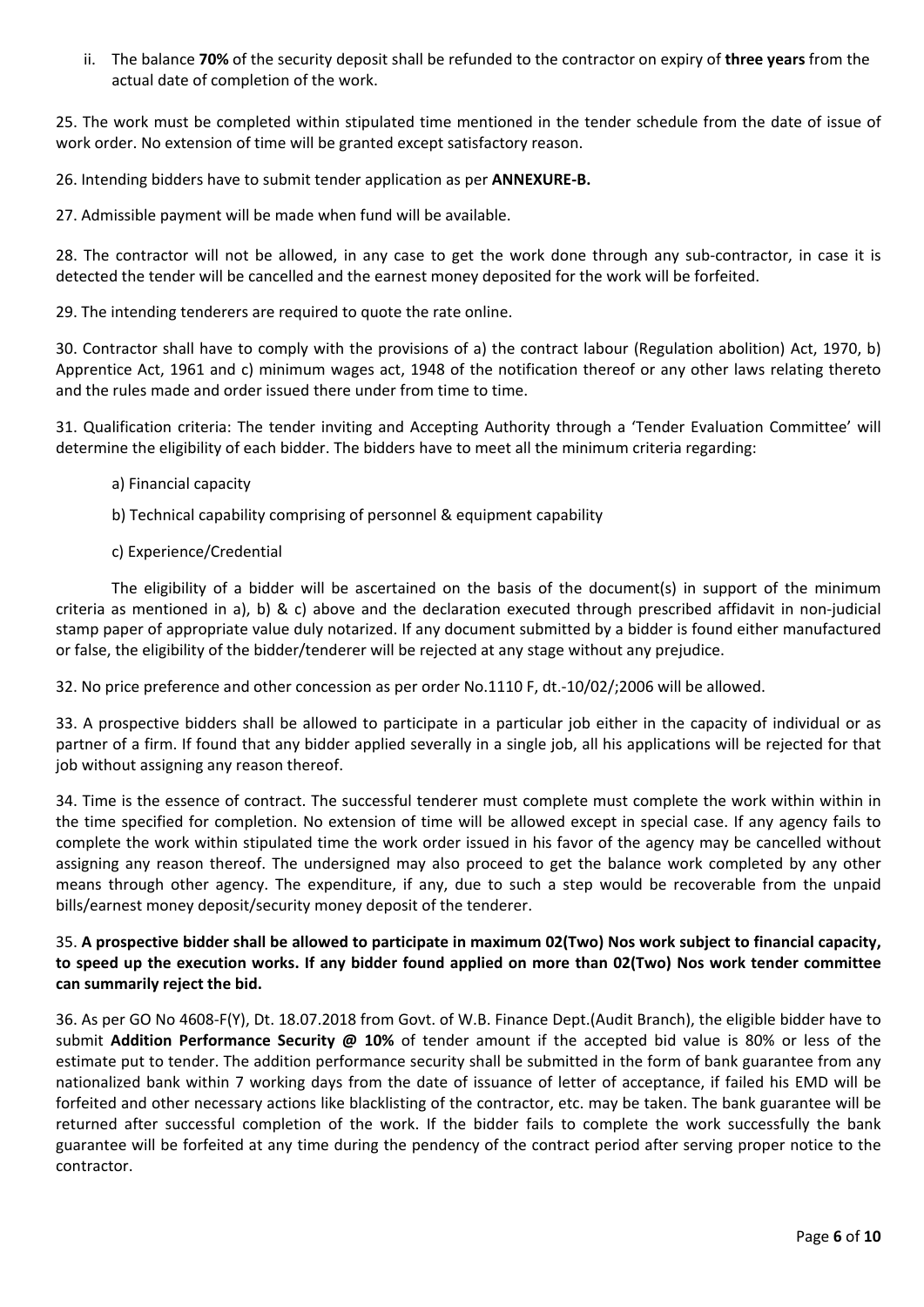37. If the contractor or his workman or servants or authorized representatives shall break, deface, injure or destroy any part of building, in which they may be working, or any building, road, road curbs, fence, enclosure, water pipes, cables, drains, electric or telephone post of wires, trees, grass or grass land or cultivated ground contiguous to the premises, on which the work or any part or it is being executed, or if any damage shall happen to the work from any caused whatsoever or any imperfections become apparent in it at any time whether during its execution or within a period of three years after issuance of a certificate or its completion by the Engineer‐In‐charge, the contractor shall make the same good at his own expense, or in default, the Engineer-in-Charge may cause the same to be made good by other workman and deduct the expense(of which the certificate the Engineer-in-Charge shall be final) from any sums, whether under this contract or otherwise, that may then, or at any time thereafter become due to contractor by the Government of from his security deposit, or the proceeds of sale thereof, or of a sufficient portion thereof and if the cost, in the opinion of the Engineer‐in‐charge (which opinion shall be final and conclusive against the contractor), of making such damage or imperfections good shall exceed the amount of such security deposit and/or such sums, it shall be lawful for the Government to recover the excess cost from the contractor in accordance with the procedure prescribed by any law for the time being in force.

The security deposit of the contractor shall not be refunded before the expiry of **Three years** after the issuance of the certificate, final or otherwise, of completion of work by the Engineer-in-charge. [As per the Notification No- 5784-PW/L&A/2M‐175/2017, Dated‐12.09.2017 by Gov. of WB, Law & Arbitration Cell, PWD.]

38. No child labour should be engaged, Labour Law should be followed.

39. Work should be carried out according to the scheduled of works & drawing, any deviation not to be permissible without written approval.

40. Construction materials like Sand, Cement, Bricks, Steel, and Stone etc. should be of good quality and should be used after taking approval by the Engineer‐in‐charge.

41. Contractors have to arrange hutment of labour, store for materials, water, electricity and other all necessary arrangement for execution of the work from their own source. No extra payment could be entertained.

42. Formal agreement in Tender form No.2911 will be signed with the successful bidder of respectively.

43. Bidders are instructed to submit Bar-Chart for the construction work defining the physical progress of total works by within 120 days.

44. **Successful tenderers will be required to observe 'Employees Provident Fund & Miscellaneous Provision Act. 1952, Minimum Wages Act. 1948, Building & other Construction workers' (Regulation or Employment to Condition** of Service) Act. 1996 read with West Bengal Building & other Construction workers (Regulation of Employment to **Condition of Service) Rules 2004 whenever applicable.**

#### **Instruction to bidders**

#### **Section‐A**

#### 1. General guidance for e-tendering:

Instructions/guidelines for tenders for electronic submission of the tenders have been annexed for assisting the contractors to participate in e‐tendering.

#### 2. Registration of contractor:

Any contractor willing to take part in the process of e-tendering will have to be enrolled & registered with the Government e‐procurement system, through logging on to **https://wbtenders.gov.in** (the web portal of Govt. of West Bengal). The contractor is to click on the link for e-tendering site as given on the web portal.

#### 3. Digital Signature Certificate(DSC):

Each contractor is required to obtain a class-II or class-III Digital Signature Certificate (DSC) for submission of tenders, from the approved service provider of the National Informatics Centre (NIC) on payment of requisite amount .details are available at the website stated in clause 2 of guideline to tenderer. DSC is given as a USB e-token.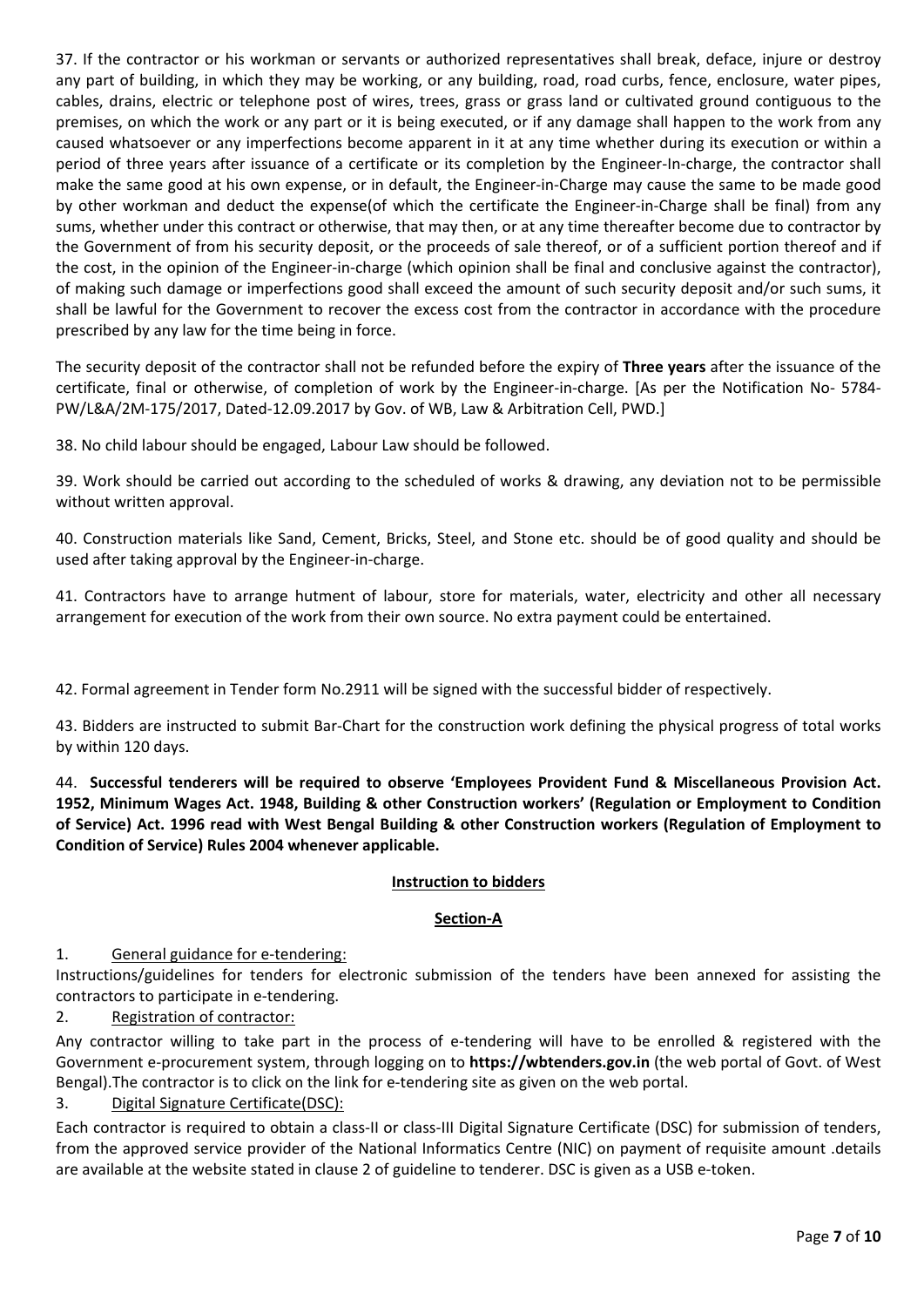4. The contractor can search & download NIT & Tender documents electronically from computer once he logs on to the website mentioned in **clause 2** using the Digital Signature Certificate. This is the only mode of collection of tender documents.

#### 5. Submission of tenders:

General process of submission, tenders are to be submitted through online to the website stated in Cl.2 in two folders at a time for each work, one in Technical proposal & the other is Financial Proposal before the prescribed date & time using the Digital Signature Certificate(DSC) the documents are to be uploaded virus scanned copy duly digitally signed. The documents will get encrypted (transformed into non-readable formats).

#### **A. Technical document cover containing:**

The technical proposal should contain **self attested** scanned copies of the following.

- i. Prequalification application as per Annexure‐B in official letter head.
- ii. Notice Inviting e-Tender.
- iii. Pan card, IT return for FY 2019‐20, P.Tax challan (Valid for FY 2021‐22), Valid GST registration certificate.
- iv. Trade license from respective Corporation/Municipality/Panchayet etc. for FY 2019-20, 'Certificate of registration' from the respective assistant Registrar of Co-operative Societies (for Regd. Unemployed Engineer's Co‐operative Society Limited/Unemployed Labour Co‐OP. Societies/Registered Labour Co‐operative Societies Ltd.), Partnership Deed, Power of attorney in case of Partnership firm.
- v. Credential documents.
- vi. Audited Balance Sheet & Profit & Loss A/C for FY 2019‐20.
- vii. Name, address of banker, account number in official letter head.
- viii. Notarized declaration of Non Conviction as per Annexure –A.
- ix. Declaration of Annual Turnover for FY 2019‐20.
- x. Valid Registration Certificate & Labour License from Regional Labour Office.
- **Note: ‐** Failure of submission of any of the above mentioned documents will render the tender liable to be summarily rejected.

b) In the submitted documents the proprietor name and trade/firm name at GST, P. Tax, Trade license, IT & audited balance sheet should be same and identical, otherwise the application will be rejected. All submitted documents should be self attested.

Tender documents will be opened by the Chief Medical Officer of Health & Secretary, District Health & Family Welfare Samity, North 24 Parganas or his authorized representative electronically from the website using their Digital Signature Certificate.

- Cover (folder) for Technical document should be opened first and will be downloaded & handed over to the Tender Evaluation Committee.
- Summary list of technically qualified tenderers as per decision of the Tender Evaluation Committee will be uploaded online.

#### **B. Financial document cover containing:**

- i. The financial proposal should contain the following documents in one cover (folder) i.e. Bill of quantities, the contractor is to quote the rate (percentage above/below/at par) online through computer in the space marked for quoting rate in the BOQ.
- ii. Only downloaded copies of the above documents are to be uploaded virus scanned & Digitally Signed by the contractor.
	- 6. Penalty for suppression/distortion of facts:

Submission of false document by tenderer is strictly prohibited & if found action may be referred to the appropriate authority for prosecution as per relevant IT Act with forfeiture of earnest money forthwith.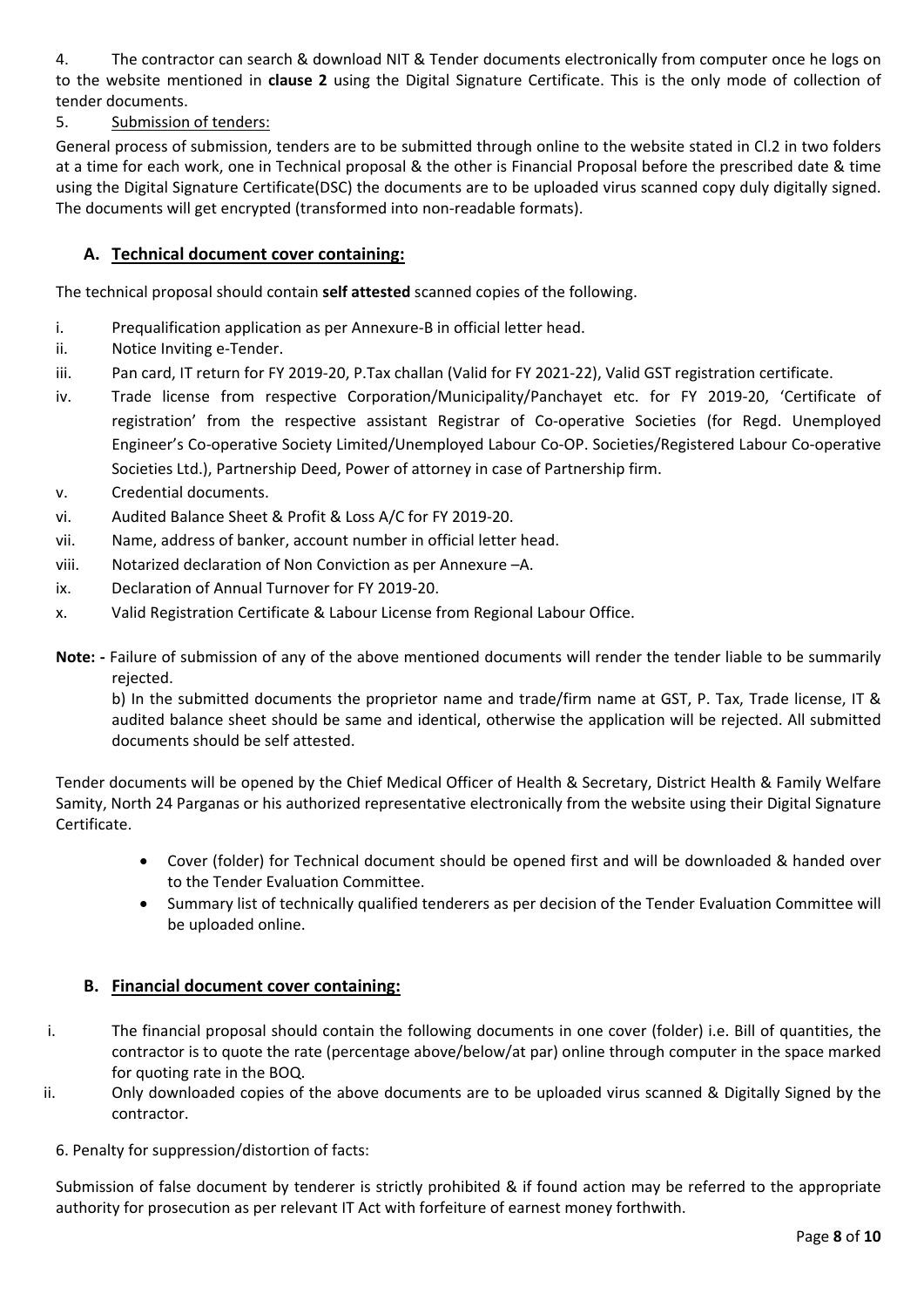7. Rejection of bid:

The employer (tender accepting authority) reserves the right to accept or reject any bid and to cancel the bidding process and reject all bids at any time prior to the award of contract without thereby incurring any liability to the affected bidder or bidders or any obligation to inform the affected bidder of bidders of the ground for employer's (tender accepting authority) action.

8. Award of contract:

The bidder whose bid has been accepted will be notified by the Tender Inviting & Accepting Authority through acceptance letter/Letter of acceptance. The notification of award will constitute the formation of the contract. After final selection of agency, a formal agreement may be executed within 7(Seven) days from the date of receipt of the work order with the concerned authority of health institution in PWD form no 2911.

#### **Annexure A: Draft Proforma for Non-Conviction (In a form of affidavit).**

I/We the proprietor/ promoter/ director of the firm, its employee, partner or representative are not convicted by a court of law for offence involving moral turpitude in relation to business dealings such as bribery, corruption, fraud, substitution of bids, interpolation, misrepresentation, evasion, or habitual default in payment of taxes etc. The firm does not employ a government servant, who has been dismissed or removed on account of corruption. The firm has not been de-barred, blacklisted by any government ministry/ department/ local government/ PSU etc. in the last two years from scheduled date of opening of this e-tender.

#### **Annexure B:** Tender Application Form

To The Chief Medical Officer of Health North 24 Parganas

Ref: Your e-tender document No. ....................................................................................

I/We, the undersigned have examined the entire e-tender document including amendment/corrigendum number dated…….. (if any), eligibly criteria, required documentations, terms & conditions etc. The receipt of which is hereby confirmed.

I/We now offer to supply and deliver the goods and/ or services in conformity with your above referred document for the sum (after less), as shown in the price schedule/Bill of Quantity attached herewith and made part of this bid.

I/We hereby declare that all data and documents submitted by us in our bid in this e-tender are genuine and true, to the best of our knowledge and belief.

If my/our bid is accepted, we undertake to supply the goods or service as per the specification, in accordance with the delivery schedule and terms and conditions, including amendment/ corrigendum if any.

I/We further understand that you are not bound to accept the lowest or any bid you may receive against your above-referred tender enquiry.

I/We confirm that we do not stand deregistered/banned/blacklisted by any Government Authorities/ Organization/ Institution/ local bodies etc in last two years.

Brief of court/legal cases pending, if any, are following:

I/We would authorize and request any Bank, person, Firm or Corporation to furnish pertinent information as deemed necessary and/or as requested by you to verify this statement.

I/We understand that the e-Tender Selection Committee reserves the right to reject any application/bid without assigning any reason.

#### (Signature with date)

(Name, designation, seal of authorized person to sign bid for and on behalf of Bidder)